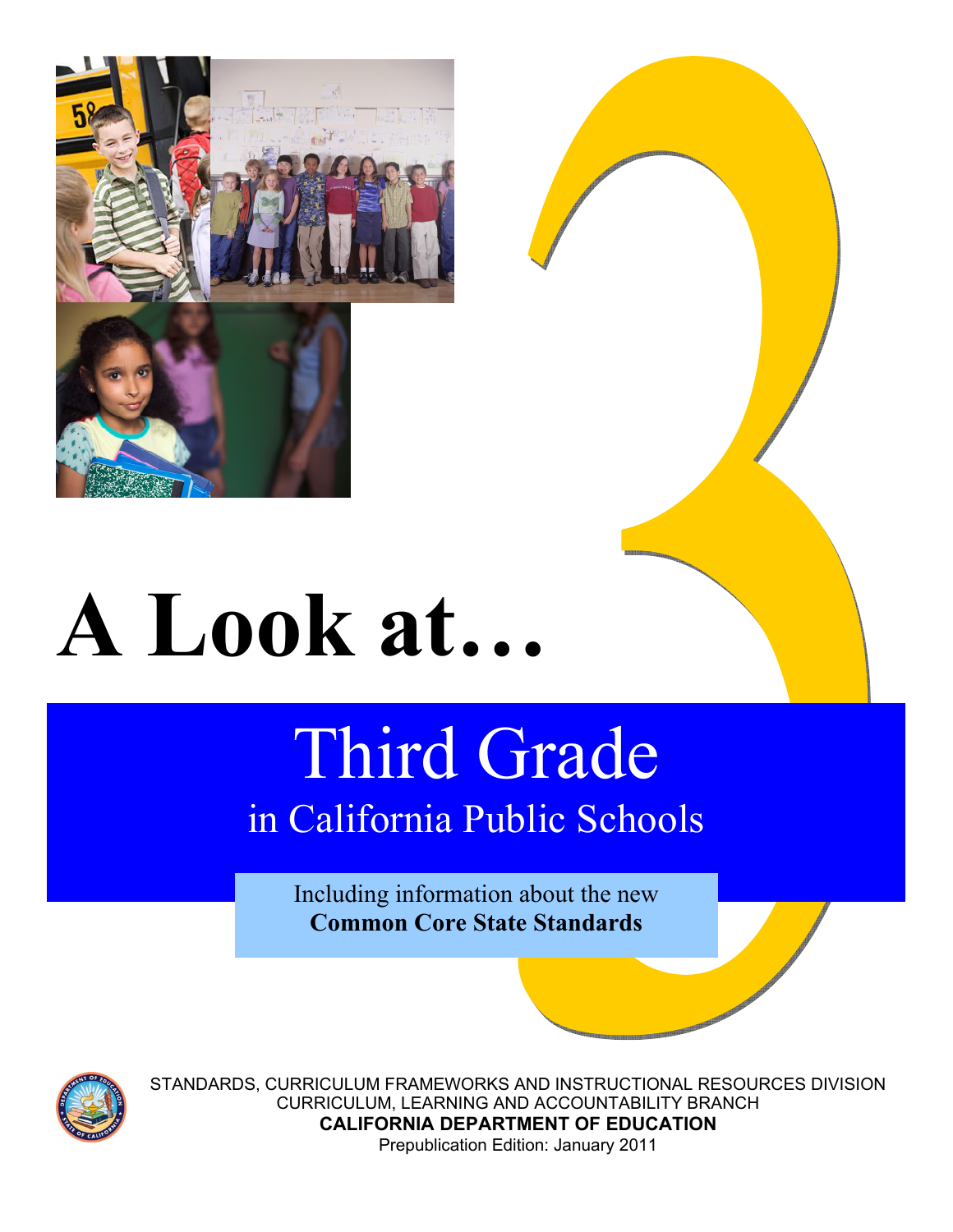# **Third Grade Curriculum Contents**



## Page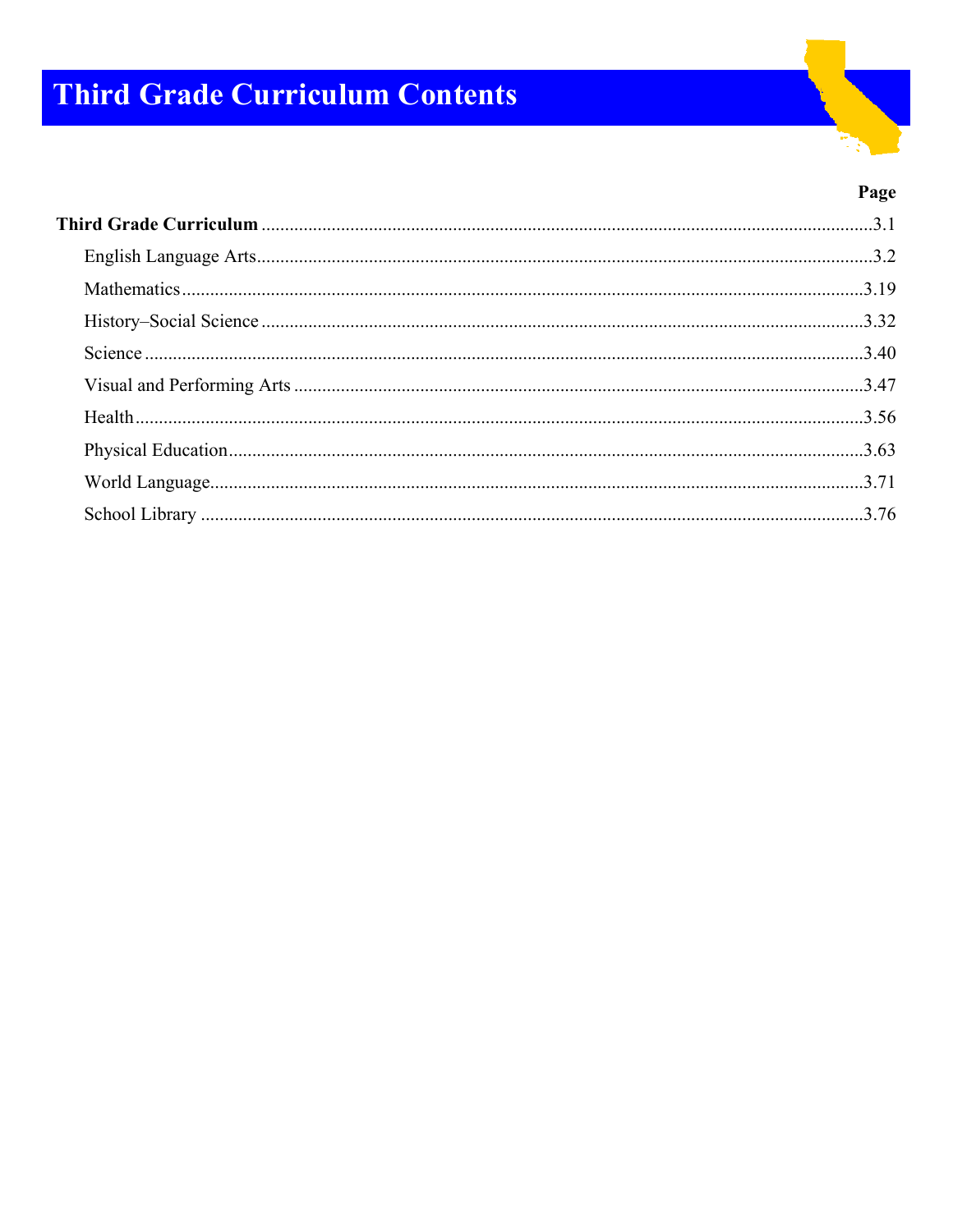# **Third Grade Curriculum**





*What will my child learn in third grade?* 

*I've been teaching fifth grade, and this year I've been reassigned to third grade. What does the third grade curriculum look like?* 

*I'm the principal of a small private elementary school, and I want to be sure my students are meeting the state's standards. How can I find out what students are expected to learn at each grade?* 

*The state just adopted Common Core State Standards for English language arts and mathematics. How will the new standards enhance curriculum in third grade?* 

This chapter is organized by sections for each subject describing what students should know and be able to do by the end of third grade. Each section includes a brief overview of what the student should have learned before entering third grade, followed by a narrative description of the third grade standards. Each subject concludes with a list of the third grade standards for that content area, including the new Common Core State Standards (CCSS) with California additions for English language arts and mathematics.

If you are interested in a more in-depth discussion of each subject, please review the state-adopted curriculum frameworks for kindergarten through grade twelve. These documents are on the CDE Curriculum and Instruction Web page at http://www.cde.ca.gov/ci/cr/cf/allfwks.asp.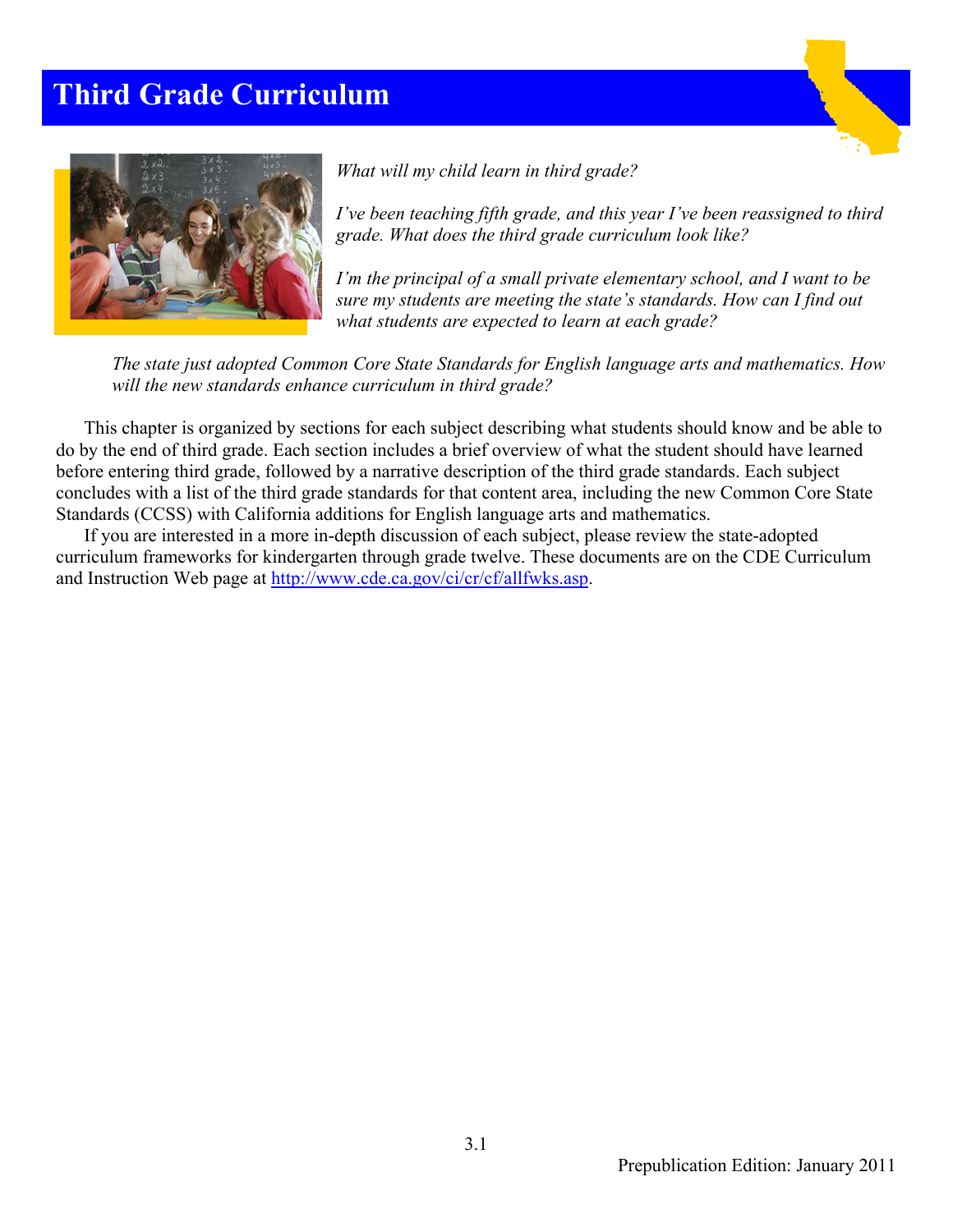# **English Language Arts**

# **Overview**

A crucial goal for English language arts instruction is that all students leave third grade able to read fluently, effortlessly, independently, and enthusiastically. Reading and the development of student literacy are key components for academic success. The ability to read, write, and use language effectively is the essential foundation for each student's future. Students need to be competent in reading and English language arts to be able to access information in all content areas and communicate to others what they have learned. High quality instruction is at the heart of all good language arts programs and nurtures both comprehension and fluency in word recognition.

**High quality instruction is at the heart of all good language arts programs and nurtures both comprehension and fluency in word recognition.** 

The implementation of standards-based instruction is a critical element in developing students' literacy and proficiency in English language arts. The standards describe what students are expected to know and be able to do by the end of the school year. California recently adopted new standards in English language arts, the Common Core State Standards (CCSS), with California additions. The four strands of the CCSS reflect an integrated approach to English language arts: reading, writing, speaking and listening, and language. California will implement these new standards gradually over the next several years as curriculum frameworks, instructional materials, and assessments based on the CCSS are adopted.

There are many similarities between the CCSS and the 1997 California English language arts standards, but there are also some notable differences. For instance, in the CCSS, the standards in kindergarten through grade five are divided into strands: Reading, Writing, Speaking and Listening, and Language. In the 1997 California English language arts standards, the standards are organized around domains: Reading, Writing, Listening and Speaking, and Language Conventions. The CCSS often extend or enhance the content of the 1997 California English language arts standards. The CCSS focus more on informational text and analytical skills for reading comprehension than the 1997 California English language arts standards and introduce opinion pieces and informational/explanatory writing and collaborative conversations about grade-level texts and topics.

This section provides an overview of the new CCSS for grade three English language arts. It includes a review of the important English language arts skills and concepts from grade two (prerequisite skills) and guidance to ensure success for English learners. A complete listing of the grade three CCSS for English language arts can be found at the end of this section. A complete listing of the grade three 1997 California English language arts standards is located on the CDE Content Standards Web page at http://www.cde.ca.gov/be/st/ss/documents/elacontentstnds.pdf.

## **What Third Grade Students Should Know**

In grade two, fluency, comprehension, and analysis were the focus of reading instruction. Students who mastered the basic features of reading achieved grade-level fluency in oral and silent reading. Students asked and answered clarifying questions about text (e.g., *who*, *what*, *why*) and used the features of text (e.g., headings, bold type) to locate information in text. They learned to consider the author's purpose when analyzing informational text. Students used these strategies to better comprehend their readings in all content areas. They also learned more sophisticated strategies for analyzing literature. For example, they compared and contrasted versions of the same story from different cultures.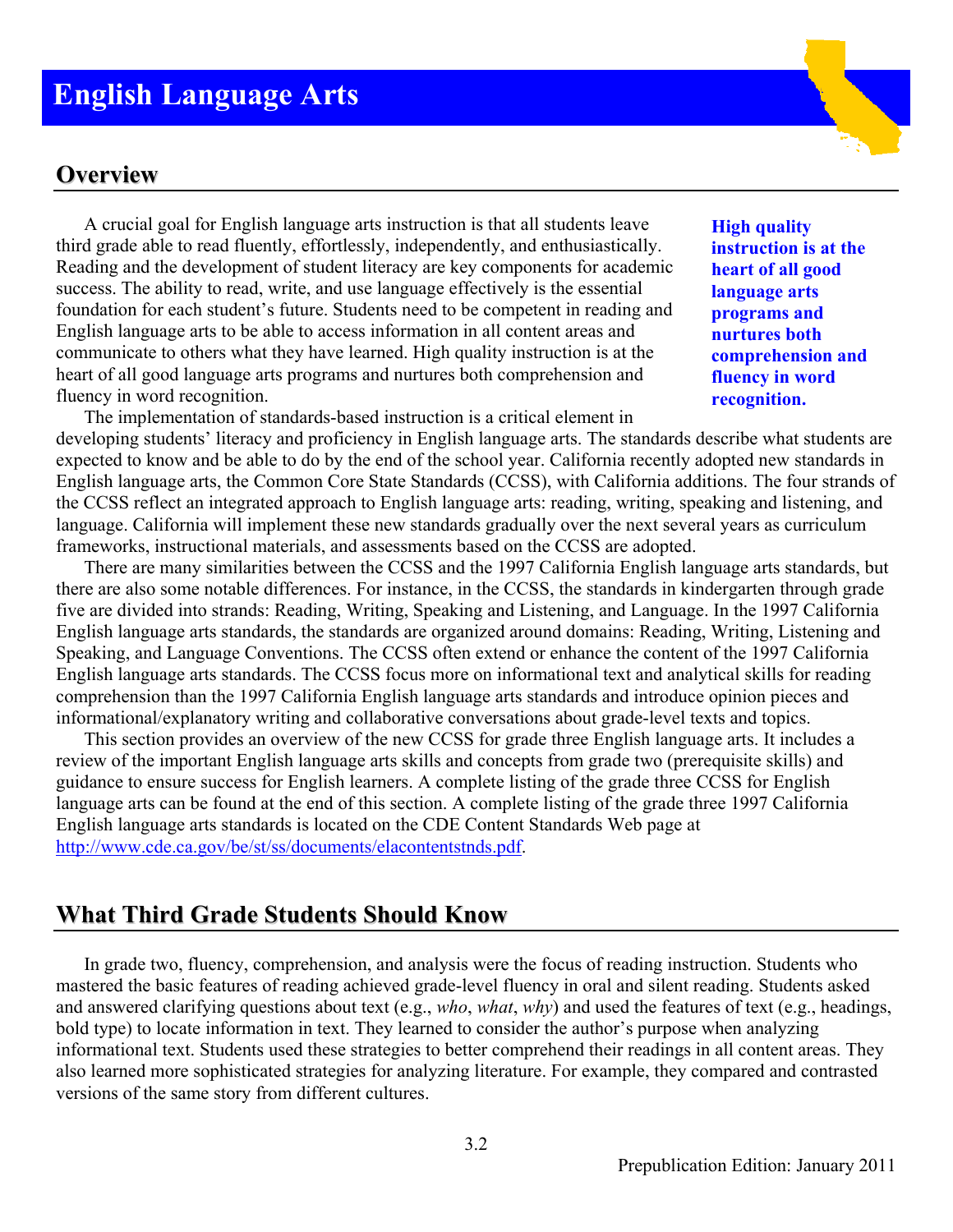In grade two, students wrote compositions using standard English conventions. They learned to use reference materials to locate information for their written compositions and oral reports. Students developed initial skills in editing and revising text and applied those skills to their writings. They learned to give and follow multiple-step directions, provide descriptive details when telling stories or recounting events, and structure their oral presentations in a logical sequence. Students learned new vocabulary and academic language as they read and spoke about grade-level texts and topics. They learned to use dictionaries and glossaries to clarify the meaning of words and to check and correct their spelling. They used their knowledge of individual words to predict the meaning of compound words and their knowledge of prefixes to determine the meaning of a new word formed when a prefix was added to a known word.

# **What Students Learn in Third Grade**

Grade three is often considered a pivotal year as instruction in phonics is phased out as a focal point of the formal curriculum. In grade three, increased emphasis is placed on vocabulary acquisition, comprehension strategies, text analysis, language conventions, and writing.

In grade three, students learn to use context as an independent vocabulary strategy. They learn to refer to information in the text when asking and answering questions about texts they have read. They apply analysis strategies to determine the theme or central message of text. They learn about subject and verb agreement and verb tenses and use that knowledge to write and speak in correct, complete sentences. As students learn more English language conventions and acquire new vocabulary, they practice them in their writing assignments.

#### **Reading**

The following section is organized according to the three major components of the reading standards: reading standards for literature, reading standards for informational text, and standards for foundational skills.

#### **Reading Standards for Literature**

In grade three, students read and comprehend a wide variety of grade-level literature, including fables, folktales, and myths from around the world, as well as poetry and drama. They deepen their understanding of the elements of narrative text. Theme is added to the story elements students

already know, which enhances their comprehension and appreciation of stories. As students add to their understanding of character as an element of a story, they may need prompts or structures to assist in the analysis of character. This framework or map may be a simple structure that makes visible and obvious the traits of characters to which students should attend.

In both the 1997 California English language arts standards and the CCSS, comprehension skills focus on the plot, characters, and the author's message or the theme of the text. Students learn to identify and comprehend basic plots of fairy tales, myths, folktales, legends, and fables from diverse cultures. They determine what characters are like based on how the author or illustrator portrays them. With instruction and practice, students learn to determine the underlying theme or the author's message in fiction. Students generate and respond to essential questions about a text and explicitly refer to information in the text to answer questions. Identifying answers in the text is one way students demonstrate their comprehension of the text.

The CCSS introduce additional skills and strategies for analyzing and comprehending literature. For example, a 1997 California English language arts standard calls for students to determine the underlying theme

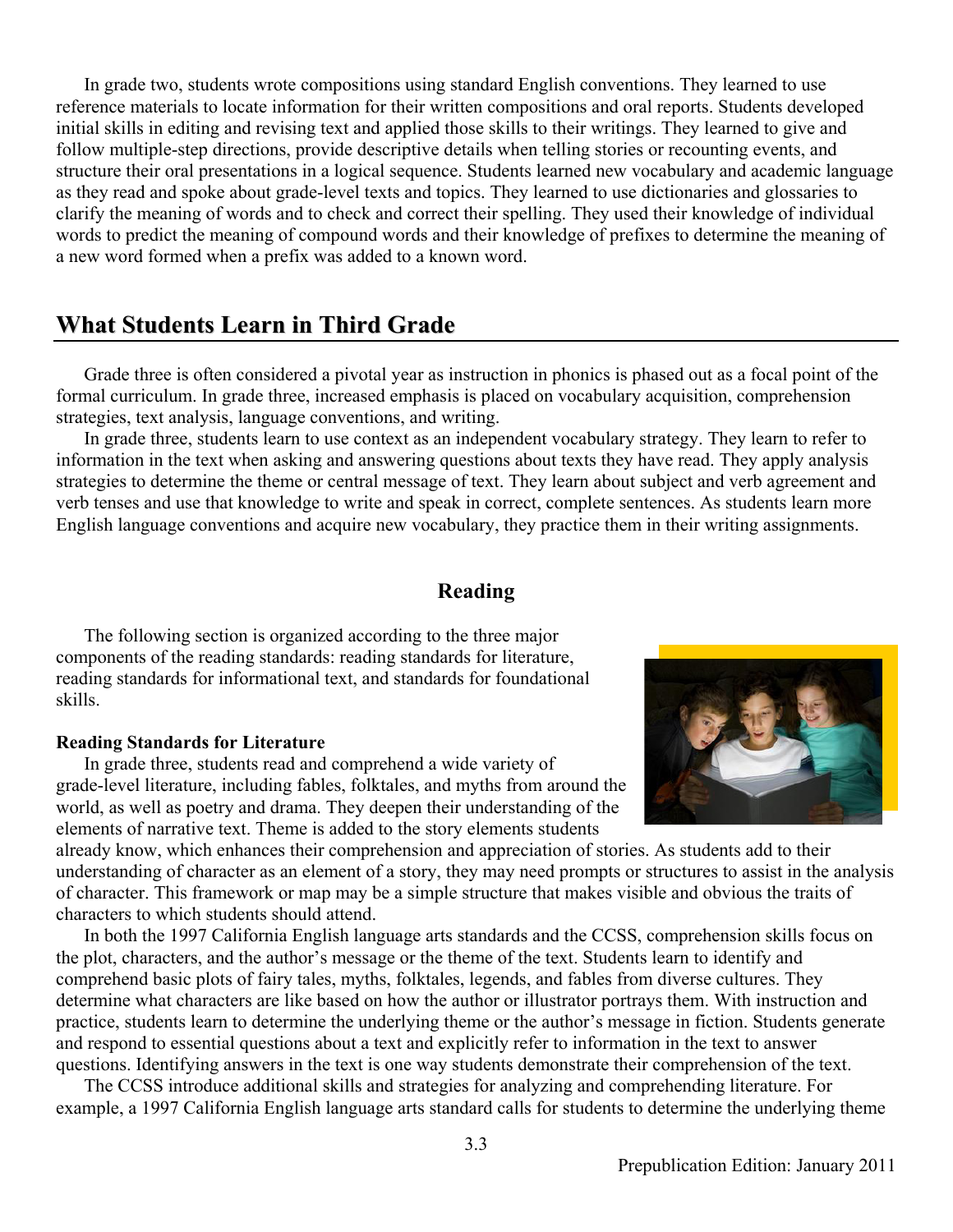or author's message. A comparable standard from the CCSS builds on this basic analysis skill by asking students to explain how the message is conveyed through the key details of the text. Under the CCSS, students not only determine what characters are like based on what the author says about them, but also learn to describe the characters based on their traits, motivations, and feelings. In addition, students learn how the characters' actions contribute to the sequence of events and to distinguish their own point of view from those of the characters.

Under the CCSS, students learn to distinguish between literal and non-literal language and to determine the meaning of words and phrases as they are used in context. Students use academic language (e.g., chapter, scene, stanza) when writing or speaking about stories, dramas, and poems. They learn about the relationship between the illustrations and the words in a story and how they work together to create a mood or emphasize aspects of a character or setting. They compare and contrast stories written by one author about the same or similar characters (e.g., in books from a series).

#### **Reading Standards for Informational Text**

As students are expected to read more informational text in English language arts and other grade three subjects, comprehension becomes increasingly important. A student's success in developing complex reading

**As students are expected to read more informational text in English language arts and other grade three subjects, comprehension becomes increasingly important.** 

comprehension skills depends upon a progressive approach. Such an approach will at first utilize text in which the main idea is clear and explicitly stated and in which the ideas follow a logical order and then progresses to longer passages with more complex structures in which main ideas are not explicit. A similar progression from texts with familiar topics to texts with unfamiliar topics supports students' learning of comprehension strategies.

Both the 1997 California English language arts standards and the CCSS reflect the importance of comprehension and analysis skills and strategies for students' academic success. Students learn to identify the main idea and

supporting details of informational texts and to recall the major points in a text. They demonstrate their understanding of a text by asking questions about what they have read. Another way students demonstrate their understanding is to use information found in the text as a basis for answers to questions about it. Students learn to locate information efficiently using the features of text (e.g., titles, chapter headings, indexes).

The CCSS focus more on informational text than the 1997 California English language arts standards and present additional skills and strategies for analyzing and comprehending informational text. These additional skills and strategies provide students with tools for a deeper analysis of informational texts, including history social–science, science, and technical texts. Students learn to recognize the relationship between a series of historical events, scientific ideas, or steps in a technical procedure and describe the relationship in language that pertains to time, sequence, and cause/effect. Students learn and use vocabulary development strategies to determine the meaning of general academic and domain-specific words and phrases in texts on grade three topics. They use information from illustrations, such as maps and photographs, along with words from the text to demonstrate their understanding of the text (e.g., where, when, why key events occur). Students also learn to identify and then describe the logical connection between particular sentences and paragraphs in a text (e.g., first, second, third in a sequence). They compare and contrast the most important points and key details presented in two texts on the same subject. They also learn to use digital search tools (e.g., key words, hyperlinks) to efficiently locate relevant information on a given topic.

#### **Foundational Skills**

In grade three, the CCSS and the 1997 California English language art standards focus less on phonics than in previous grades. Students who have learned strategies for analyzing words through explicit decoding instruction in earlier grades are ready to learn and apply more sophisticated word recognition skills. For example, they learn how to decode multisyllabic words. Under the 1997 California English language arts standards, students also learn to use complex word families (e.g., -ight) to decode unfamiliar words.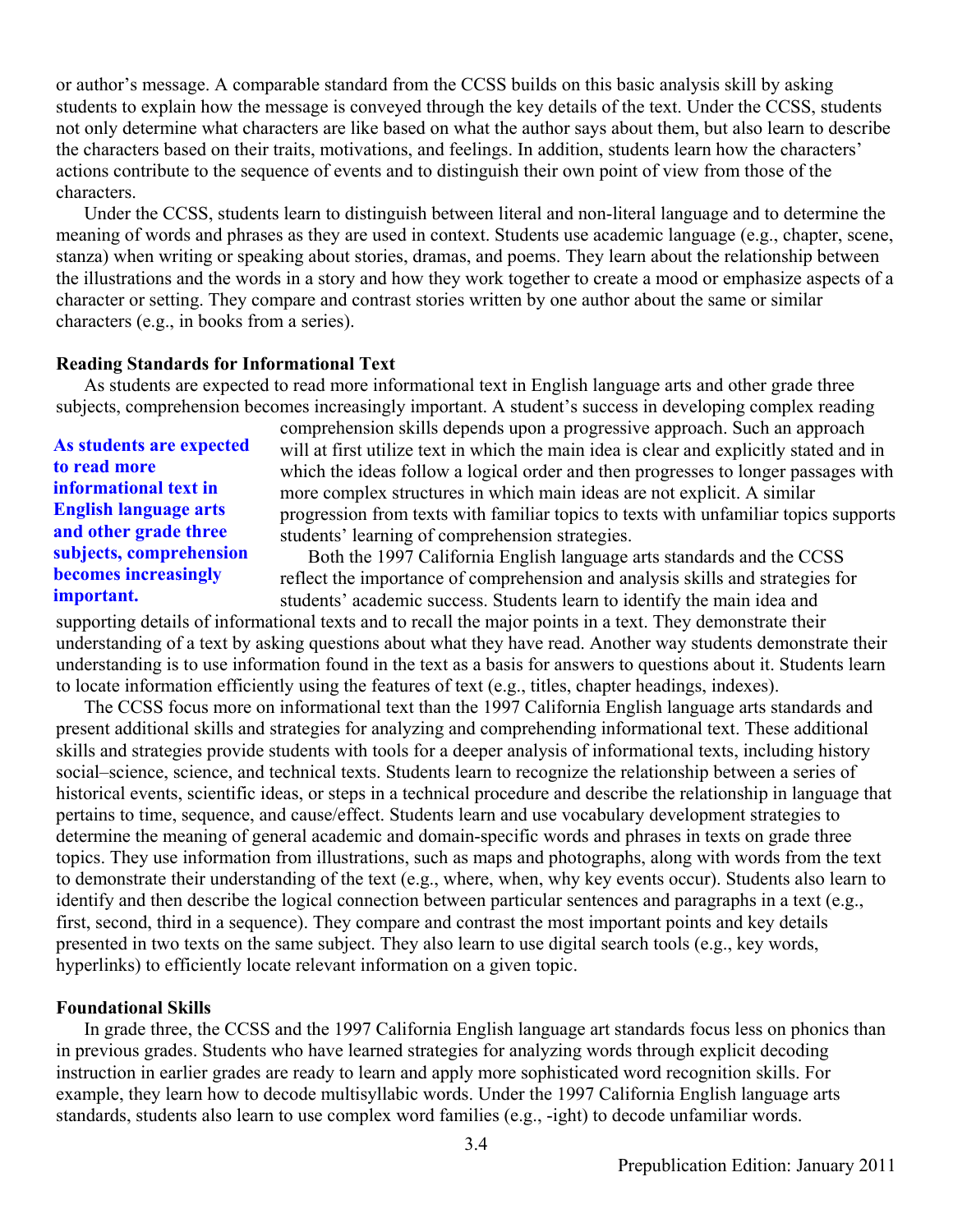The CCSS call for students to read grade-appropriate irregularly spelled words and to decode words in both isolation and text. Students also learn to decode words with common Latin suffixes. They learn to recognize, and know the meaning of, most common prefixes and derivational suffixes.

Grade three students understand the basic features of language and apply their knowledge to reading literature and informational text. With practice, opportunities to read high quality texts, and teacher modeling and feedback, students become fluent silent and oral readers of grade level text. They learn to read grade-level narrative and informational text aloud with accuracy, appropriate pacing, and expression. The CCSS extend these reading fluency expectations by also calling for students to read with purpose and understanding and to use context to confirm or self-correct word recognition and understanding, rereading as necessary.

#### **Writing**



For students to become effective and persuasive writers, they need daily explicit instruction in writing and time to practice and apply what they have learned. When writing skills, strategies, and structures are introduced progressively, students' writing improves throughout the school year. Students are able to extend their writing to other subjects if instruction in writing is purposefully connected within and across content standards in other academic areas and then incorporated into subject-specific writing tasks.

While both the 1997 California English language arts standards and

the CCSS call for students to write legibly in cursive with correct spacing, demonstrate a command of grade-level English language conventions, edit and revise their writing, and provide descriptive details in their writing pieces, there are also many differences between the two sets of standards. The CCSS are more detailed and set higher expectations for grade three students. The 1997 California English language arts standards focus on writing short narratives and personal and formal letters and invitations. Under the CCSS, students write opinion pieces and informational/explanatory texts in addition to narratives. They write routinely over both short (a single sitting, a day or two) and long (several days with time for research and revision) time frames for a range of discipline-specific tasks, purposes, and audiences.

The expectations for students' writing are clearly delineated in the CCSS. For example, students learn to write opinion pieces in which they introduce the topic, state an opinion, create an organizational structure that provides reasons supporting the opinion, and end with a concluding statement. Students also learn to use linking words and phrases (e.g., because, therefore) to connect the opinion to its supporting reasons. Students learn and practice similar skills and concepts when writing informational/explanatory texts that examine a topic and convey ideas and information clearly and narratives that develop experiences or events using descriptive details and a clear sequence of events.

Students learn to use technology to produce and publish writing as well as to interact and collaborate with others. Students also learn to use technology to gather information on which they take notes and then sort into categories. They also use these information-gathering skills and strategies with print sources and practice them as they conduct short research projects.

#### **Speaking and Listening**

The connections across the language arts domains (reading, writing, speaking, and listening) have particular significance for developing students' speaking and listening skills. Students use the comprehension skills and strategies they learn by reading literature and informational texts to comprehend what a speaker has said. Their oral presentations reflect the organizational structures (a central idea, descriptive details, a conclusion) of both

3.5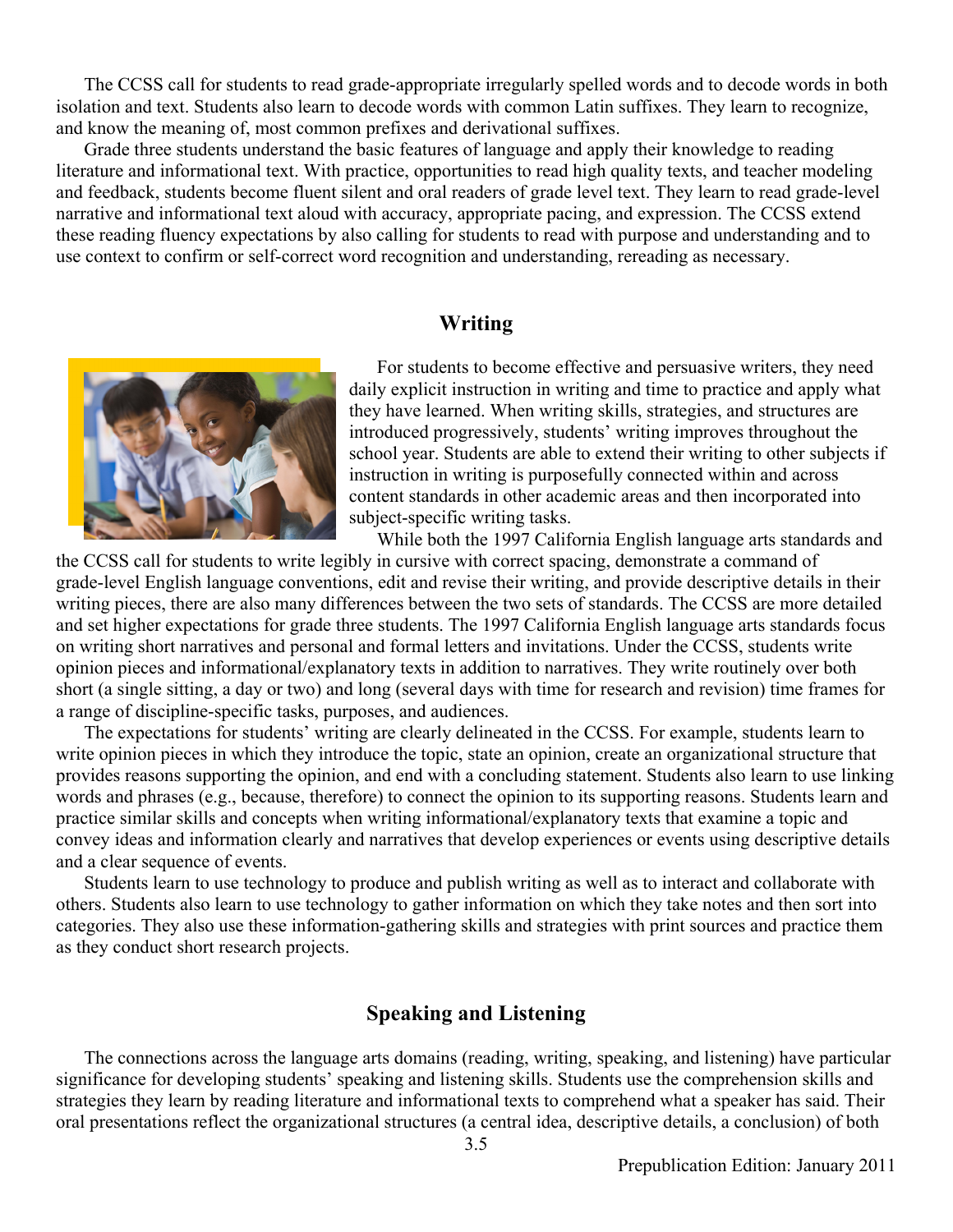what they have read and their own writing. They learn to use the same English language conventions for speaking in complete, grammatically correct sentences that they use in their writing.

Both the 1997 California English language arts standards and the CCSS focus on students' listening and

comprehension skills, their responses to questions and other's comments, and the organization of their oral presentations. Students not only learn to comprehend and explain what a speaker has said, but also learn how to link their experiences and insights to those of a speaker. They learn to respond with appropriate elaboration and detail when asked about what they have heard. Students learn to plan and deliver presentations that are organized chronologically or around major points of information, follow a logical sequence, include concrete details to support the main idea, and provide a conclusion. They learn to use clear and specific vocabulary to communicate ideas and set a tone. Students also learn to read prose and poetry with fluidity, at an understandable pace, and in an engaging manner. They learn how to use visual displays or props (objects, pictures, charts) to clarify and enhance their oral presentations.

In addition, the CCSS emphasize collaborative conversations during which students practice both their speaking and their listening skills. Students engage in **Students learn to plan and deliver presentations that are organized chronologically or around major points of information, follow a logical sequence, include concrete details to support the main idea, and provide a conclusion.**

collaborative discussions on grade three topics and texts with diverse partners and in different groupings (oneon-one, in groups, or teacher-led), building on others' ideas as well as expressing their own. They learn to explain their own ideas and understanding in light of the discussion and to ask questions to check their understanding of information given during the discussion. Grade three students are expected to come to these discussions prepared, having read or studied the required material. Students learn to draw on their preparation and other knowledge of the topic to explore the ideas under discussion. They follow agreed-upon rules for discussion, such as gaining the floor in respectful ways and speaking one at a time about the topic under discussion. These collaborative conversations also provide students with opportunities to practice the academic language and domain-specific vocabulary they acquire through reading literature and informational text and listening to presentations.

#### **Language**

In grade three, students are expected to write and speak with a command of the conventions of standard English grammar and usage appropriate to their grade level. Students learn about subject-verb agreement, the proper use of verb tenses, and the correct use of pronouns and adjectives. They demonstrate their knowledge in their writing and speaking. They learn new rules for capitalization, punctuation, and spelling, though the specific rules they learn vary between the 1997 California English language arts standards and the CCSS. For example, under the 1997 California English language arts standards for grade three, students learn to punctuate dates, cities and states, and titles of books correctly. Under the grade three CCSS, students learn to capitalize the appropriate words in a title.

There are more standards on English language conventions in the CCSS than in the 1997 California English language arts standards, and they cover a broader range of conventions in grammar, usage, capitalization, punctuation, and spelling. Students learn about and are able to explain the function of nouns, pronouns, verbs, adjectives, and adverbs in general, as well as their functions in particular sentences. Students learn to use abstract nouns (e.g., childhood) and to use reciprocal pronouns correctly. They learn the difference between comparative and superlative adjectives and adverbs and to choose the correct form depending on what is being modified. They learn to use coordinating and subordinating conjunctions and practice what they have learned by writing and speaking in compound and complex sentences.

Students learn and apply in their writing the correct spelling and use of possessives, spelling patterns and generalizations (e.g., word families, syllable patterns, ending rules), and conventional spelling for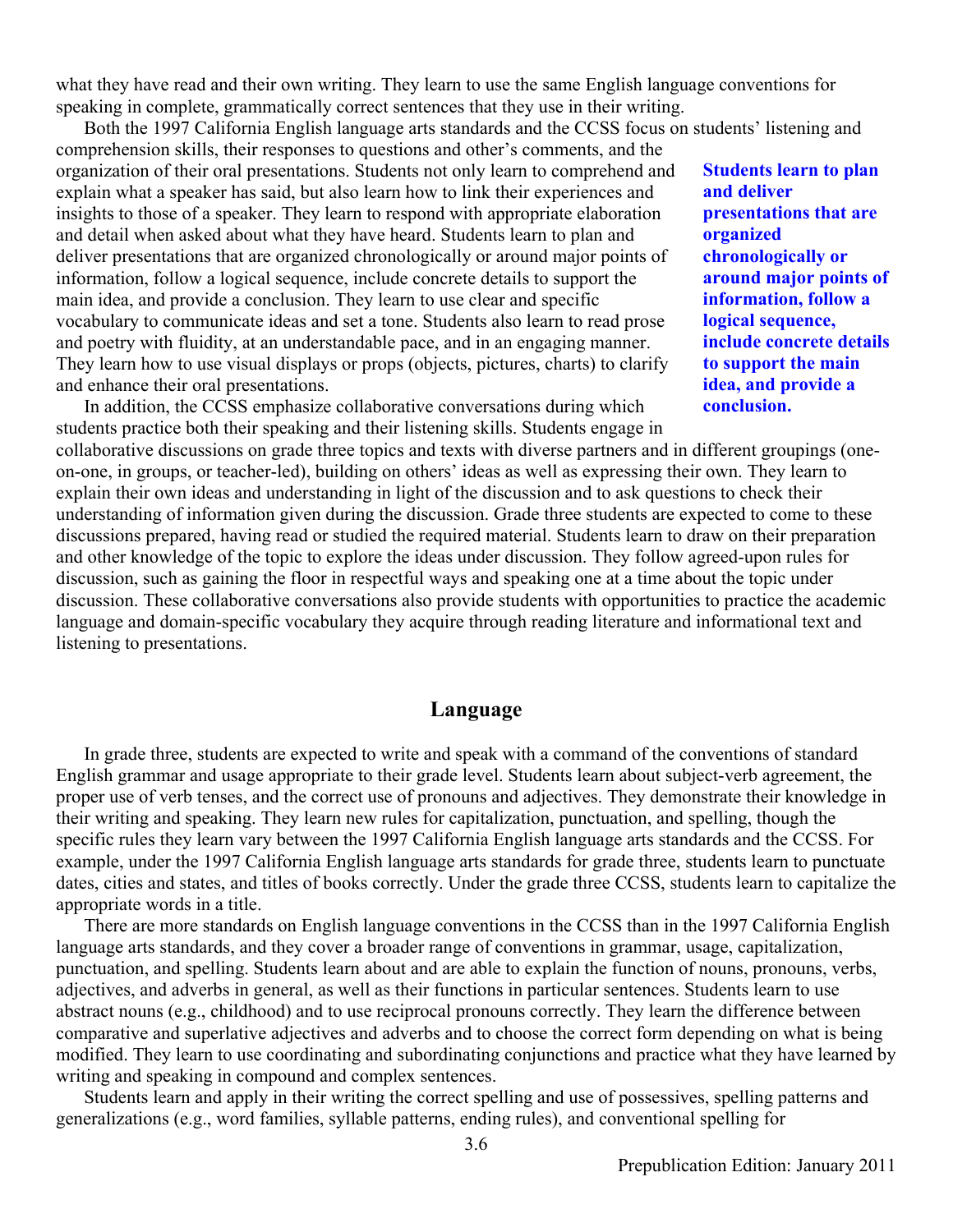high-frequency and other studied words. They also learn to add suffixes to base words to form new words. They learn to choose words and phrases for effect. To support their narrative writing, students learn to use commas and quotation marks in dialogue. As students learn language conventions, they recognize the differences between the conventions of spoken and written standard English.

In the 1997 California English language arts standards, vocabulary development standards are found in the reading strand. In the CCSS, standards for vocabulary acquisition and use are found in the language strand. Both the 1997 California English language arts standards and the CCSS cover basic strategies students use to determine the meaning of words.

As they become better independent readers, students also acquire additional vocabulary on their own. Students learn to use glossaries and beginning dictionaries to access and understand the meaning of unknown words. They use sentence-level context as a clue to the meaning of a word. They also learn to determine the meaning of new words formed by adding prefixes or suffixes to known words.

The 1997 California English language arts standards for vocabulary development call for students to use their knowledge of synonyms, antonyms, homophones, and homographs to determine the meaning of words. In addition, students learn about and can explain the hierarchical relationship among grade-level words (e.g., living

**Students acquire and use words and phrases that signal spatial and temporal relationships.** 

things/animal/mammal/dog). The CCSS emphasize another kind of word relationship, real-life connections, as well as nuances in word meanings. To better understand the meaning of words, students identify the real-life connections between words and their use (e.g., describe people who are friendly or helpful). Students acquire and use words and phrases that signal spatial and temporal relationships. They also learn to distinguish shades of meaning among related words that describe states of mind or degrees of certainty (e.g., knew, believed, suspected). A new skill for grade three

students is to distinguish between the literal and non-literal meanings of words and phrases in context (e.g., keep your eye on the ball). Students use newly acquired conversational, academic, and domain-specific words in their writing and speaking, a practice that helps students remember the new words they have learned.

# **Extra Support for Struggling Readers**

By the end of third grade, students are expected to be fluent and independent readers, reading with accuracy and fluency that supports their comprehension of literature and informational text. Students who are not proficient in word analysis skills are likely to experience academic difficulties. Early screening and intervention address specific areas of instruction in a timely manner. To ensure their success, students who experience difficulty learning to read (including students who use non-standard English, English learners, and students with disabilities) are provided with additional support to become proficient in grade three reading skills. Instructional support for students should include:

- Flexible groupings for differentiated instruction
- Pre-teaching of key skills, strategies, and concepts
- Explicit instruction in decoding and word-recognition skills
- Pre-teaching and re-teaching of prefixes and suffixes
- Explicit direct instruction in language development to address grammatical structures of oral and written standard English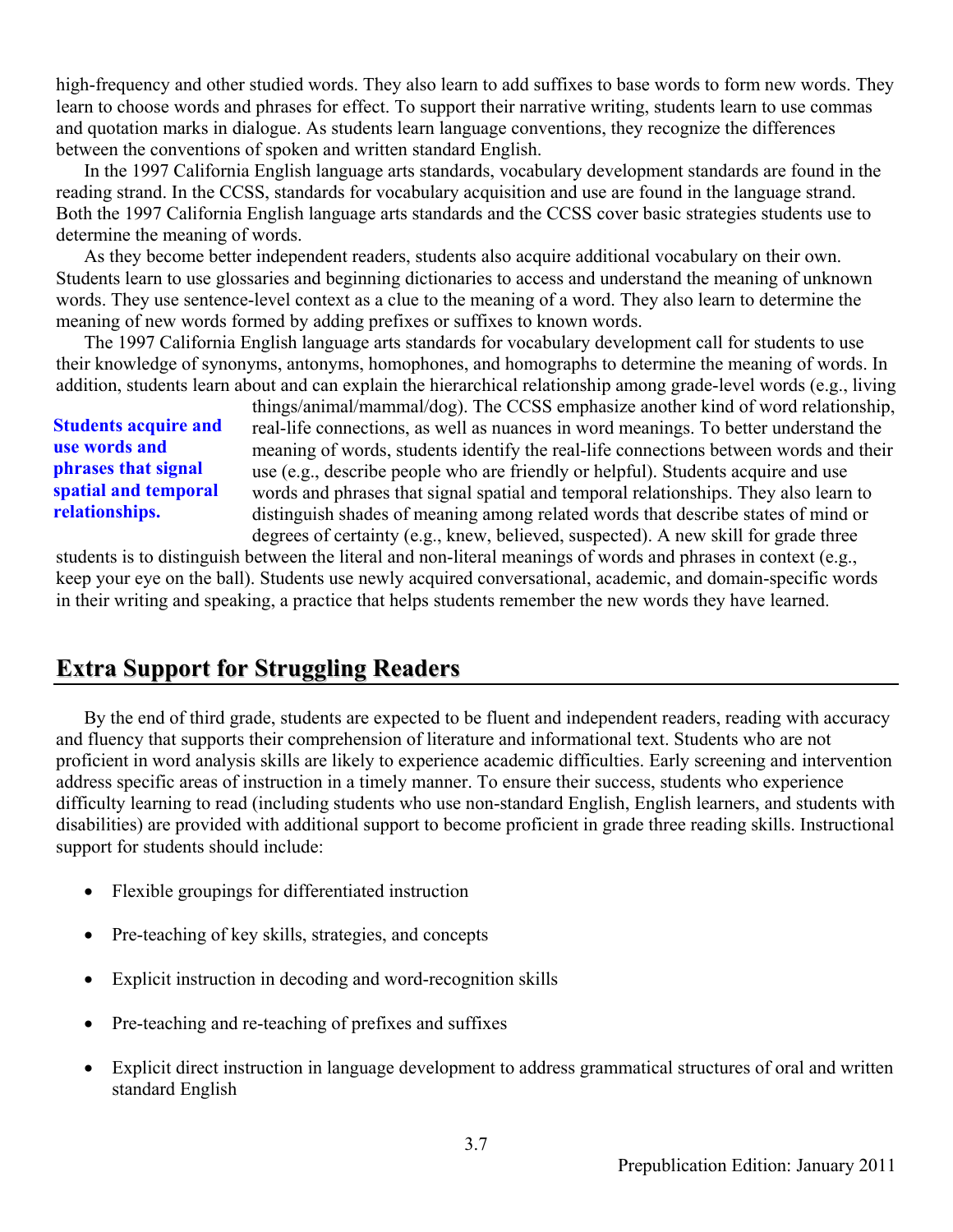- Vocabulary instruction embedded in context, including academic language
- Building background knowledge
- Reinforcing and extending the regular classroom program

# **Support for English Learners**

English language development is a critical component of the language arts program for English learners and occurs simultaneously with direct, explicit, and systematic instruction in reading and writing. Instructional programs for English learners are planned according to the students' assessed level of literacy (reading and writing) in English and their primary language as well as their proficiency in English (listening, speaking, reading, and writing). Students with strong literacy skills in their primary language are at an advantage in that they can concentrate on acquiring and learning English rather than on receiving initial instruction in reading and writing. However, the greater cognitive demands of the academic program in third grade require that students move quickly to more advanced English vocabulary and language structures.

English learners receive intensive vocabulary development and academic language instruction to succeed in language arts and other content areas at their grade level. English learners benefit from instructional strategies such as pre-teaching concepts, vocabulary, and the grammatical features of key vocabulary, as well as having multiple opportunities to use new vocabulary in their reading, speaking, and writing assignments. They also benefit from instruction that includes context, but must first understand the concepts presented in the text. They must know the grammatical features, idioms, and vocabulary words used to define or explain the unfamiliar word under study. Prior to reading, English learners may need additional activities that explain cultural references. English learners gain from additional opportunities to read texts that contain similar vocabulary words and grammatical structures so that students are repeatedly exposed to the new words and structures being studied.

English learners who have limited academic experience and limited English require intensive, systematic instruction in oral and written language. Formal linguistic instruction for English learners includes learning common phrases, language patterns, and idiomatic expressions. In addition, instruction includes oral language development, with special attention given to phonological, morphological, syntactical, and semantic structures of English.

Teachers should not assume that English learners will acquire the grammatical rules governing the use of words at the same time they are acquiring the meaning of the words. To teach students grammatical rules and functions, teachers provide students with explicit instruction, model words in speech and writing, encourage students to use words in sentences and in longer text, and provide students with corrective feedback on their use of newly acquired words. As students learn grammatical rules and about the functions of common nouns, pronouns, verbs, adverbs, and adjectives, they are provided with multiple opportunities to practice them in both speaking and writing. (Please refer to the Transition to Common Core State Standards: Planning ELD Instruction chart that follows for a more extensive list of grammatical conventions.)

Specially designed academic instruction in English (SDAIE) strategies can provide valuable instructional strategies to meet the needs of English learners. For additional resources to support the teaching of English learners, please visit the CDE Specialized Programs Web page

3.8

http://www.cde.ca.gov/sp/el/. The CDE recently published an excellent resource, *Improving Education for English Learners: Research-Based Approaches*, that provides the most comprehensive, up-to-date strategies to serve English learners. This book provides guidelines for teaching ELD and SDAIE strategies, as well as

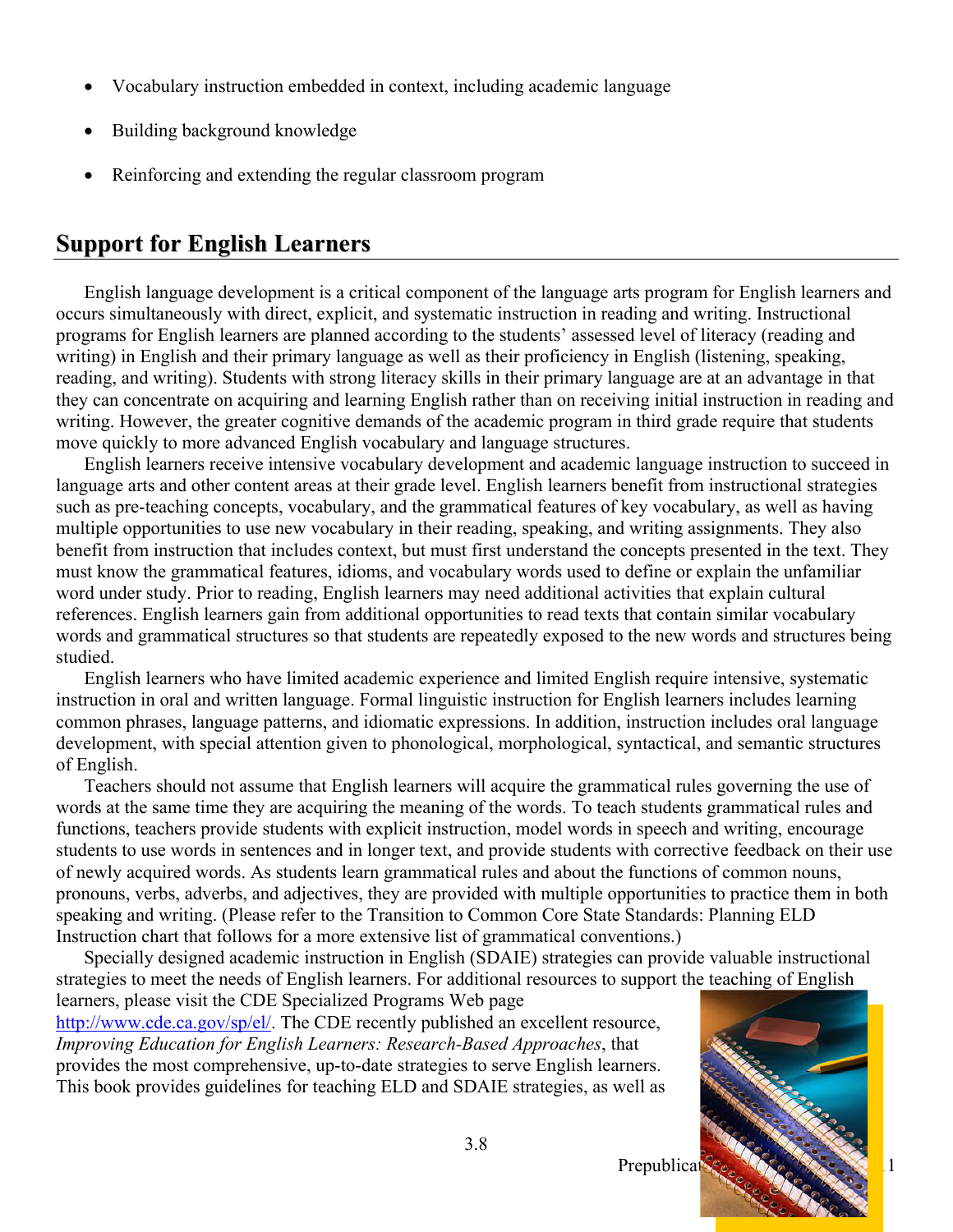recommended instructional practices. The publication is available at the CDE Press Web page at http://www.cde.ca.gov/re/pn/rc/.

English learners need additional time for appropriate instructional support. The CCSS set rigorous expectations for student learning, and ELD instruction must accommodate these enhanced expectations. The following chart illustrates the enhancements in the CCSS in English language arts that may affect ELD instruction. This chart provides teachers with initial guidance in planning effective ELD instruction.

|                                                              |     | <b>Transition to Common Core State Standards</b><br>with California Additions<br><b>Planning ELD Instruction - Third Grade</b>                                                                                                |
|--------------------------------------------------------------|-----|-------------------------------------------------------------------------------------------------------------------------------------------------------------------------------------------------------------------------------|
| <b>Reading Standards</b><br>for Literature                   | 5.  | Refer to parts of stories, dramas, and poems when writing or speaking about a<br>text, using terms such as chapter, scene, and stanza; describe how each<br>successive part builds on earlier sections.                       |
|                                                              | 9.  | Compare and contrast the themes, settings, and plots of stories written by the<br>same author about the same or similar characters (e.g., in books from a series).                                                            |
|                                                              | 10. | By the end of the year, read and comprehend literature, including stories,<br>dramas, and poetry, at the high end of the grades 2–3 text complexity band<br>independently and proficiently.                                   |
| <b>Reading Standards</b><br>for Informational<br><b>Text</b> | 3.  | Describe the relationship between a series of historical events, scientific ideas<br>or concepts, or steps in technical procedures in a text, using language that<br>pertains to time, sequence, and cause/effect.            |
|                                                              | 5.  | Use text features and search tools (e.g., key words, sidebars, hyperlinks) to<br>locate information relevant to a given topic efficiently.                                                                                    |
|                                                              | 9.  | Compare and contrast the most important points and key details presented in<br>two texts on the same topic.                                                                                                                   |
|                                                              | 10. | By the end of the year, read and comprehend informational texts, including<br>history/social studies, science, and technical texts, at the high end of the grades<br>2–3 text complexity band independently and proficiently. |
| Reading<br><b>Standards:</b>                                 | 3.  | Know and apply grade-level phonics and word analysis skills in decoding<br>words both in isolation and in text.                                                                                                               |
| <b>Foundational Skills</b>                                   | 4.  | Read with sufficient accuracy and fluency to support comprehension.                                                                                                                                                           |
| <b>Writing Standards</b>                                     | 1.  | Write opinion pieces on topics or texts, supporting a point of view with<br>reasons.                                                                                                                                          |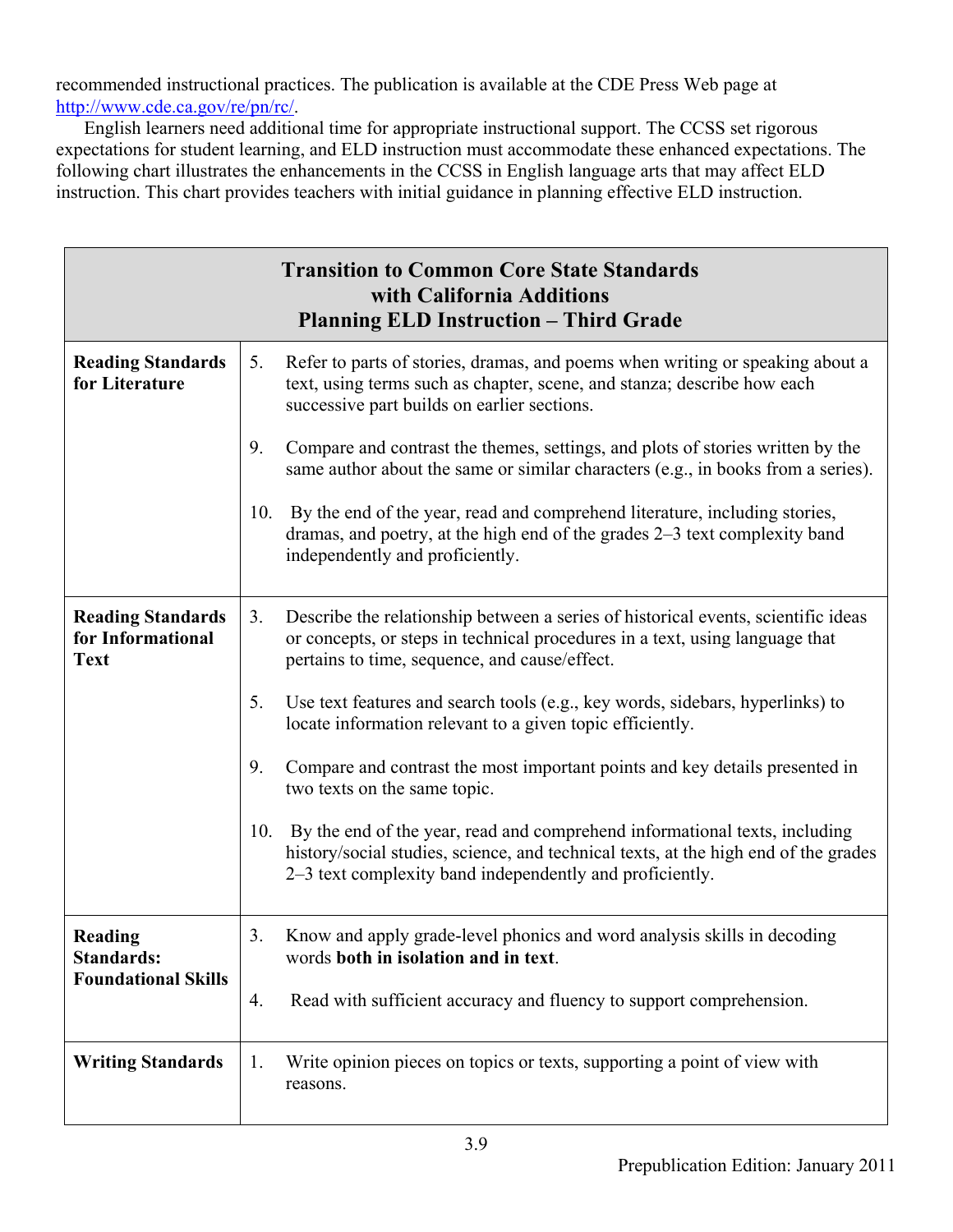|                                                             | 2.             | Write informative/explanatory texts to examine a topic and convey ideas and<br>information clearly.                                                                                                                                                |
|-------------------------------------------------------------|----------------|----------------------------------------------------------------------------------------------------------------------------------------------------------------------------------------------------------------------------------------------------|
|                                                             | 3 <sub>1</sub> | Write narratives to develop real or imagined experiences or events using<br>effective technique, descriptive details, and clear event sequences.                                                                                                   |
|                                                             | 4.             | With guidance and support from adults, produce writing in which the<br>development and organization are appropriate to task and purpose. (Grade<br>specific expectations for writing types are defined in standards 1–3 above.)                    |
|                                                             | 5.             | With guidance and support from peers and adults, develop and strengthen<br>writing as needed by planning, revising, and editing. (Editing for conventions<br>should demonstrate command of Language standards 1–3 up to and including<br>grade 3.) |
|                                                             | 6.             | With guidance and support from adults, use technology to produce and publish<br>writing (using keyboarding skills) as well as to interact and collaborate with<br>others.                                                                          |
|                                                             | 8.             | Recall information from experiences or gather information from print and<br>digital sources; take brief notes on sources and sort evidence into provided<br>categories.                                                                            |
|                                                             | 10.            | Write routinely over extended time frames (time for research, reflection, and<br>revision) and shorter time frames (a single sitting or a day or two) for a range<br>of discipline-specific tasks, purposes, and audiences.                        |
| <b>Speaking and</b><br><b>Listening</b><br><b>Standards</b> | 1.             | Engage effectively in a range of collaborative discussions (one-on-one, in<br>groups, and teacher led) with diverse partners on grade 3 topics and texts,<br>building on others' ideas and expressing their own clearly.                           |
|                                                             | 2.             | Determine the main ideas and supporting details of a text read aloud or<br>information presented in diverse media and formats, including visually,<br>quantitatively, and orally.                                                                  |
|                                                             | 4.             | Report on a topic or text, tell a story, or recount an experience with appropriate<br>facts and relevant, descriptive details, speaking clearly at an understandable<br>pace.                                                                      |
|                                                             | 5.             | Create engaging audio recordings of stories or poems that demonstrate fluid<br>reading at an understandable pace; add visual displays when appropriate to<br>emphasize or enhance certain facts or details.                                        |
| Language<br><b>Standards</b>                                | 1.             | Demonstrate command of the conventions of standard English grammar and<br>usage when writing or speaking.                                                                                                                                          |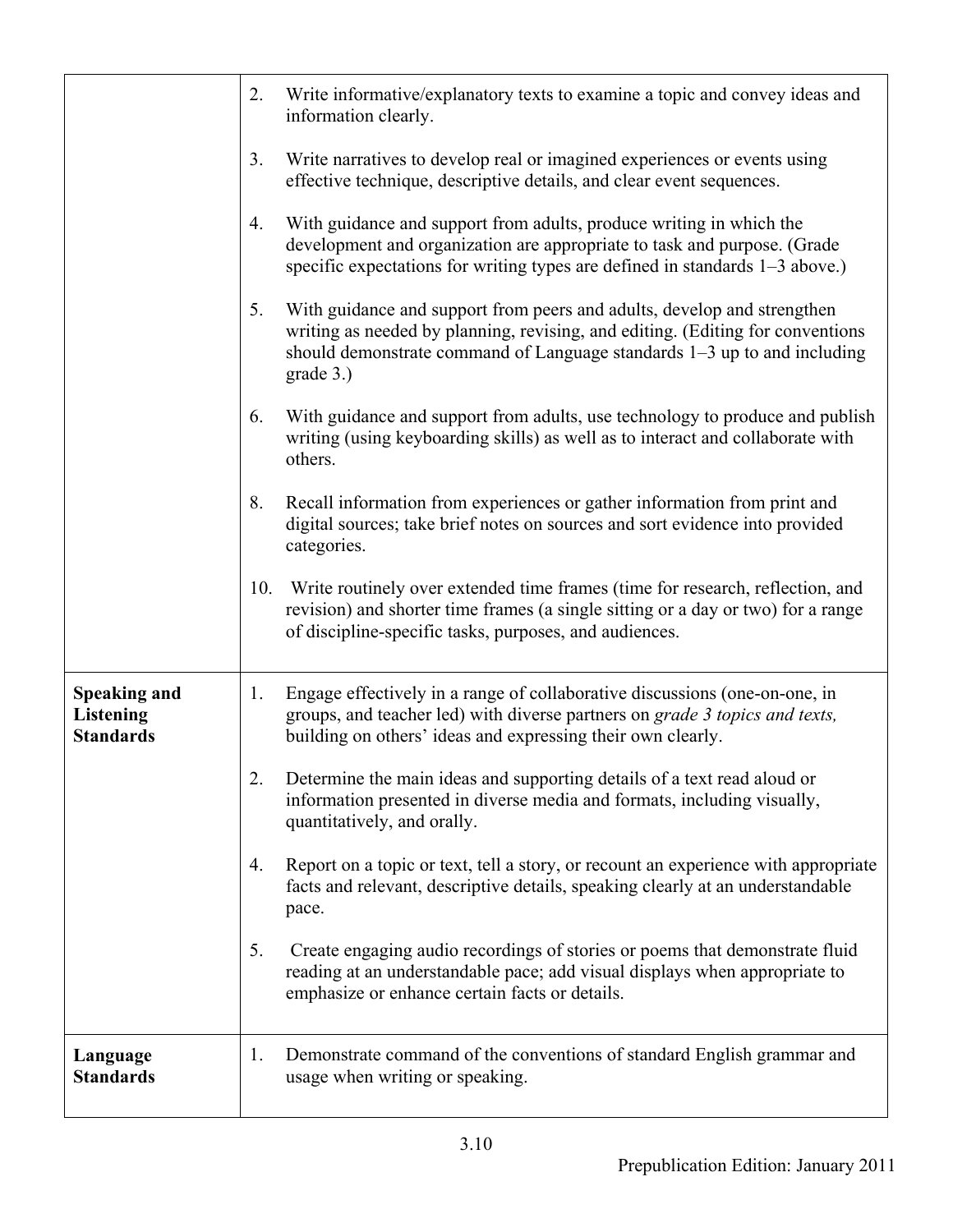| 2. | Demonstrate command of the conventions of standard English capitalization,<br>punctuation, and spelling when writing.                                                        |
|----|------------------------------------------------------------------------------------------------------------------------------------------------------------------------------|
| 3. | Use knowledge of language and its conventions when writing, speaking,<br>reading, or listening.                                                                              |
| 4. | Determine or clarify the meaning of unknown and multiple-meaning words<br>and phrases based on grade 3 reading and content, choosing flexibly from a<br>range of strategies. |
| 5. | Demonstrate understanding of word relationships and nuances in word<br>meanings.                                                                                             |

# **The Standards**

The CCSS that follow are the pre-publication version of the standards prepared by the Sacramento County Office of Education (SCOE), updated on October 21, 2010. Content that is unique to the CCSS and which was added by California to the multi-state common core standards is in bold typeface. The SCOE document is available online at http://www.scoe.net/castandards/agenda/2010/ela\_ccs\_recommendations.pdf (Outside Source). These grade three CCSS for English Language Arts were adopted by the California State Board of Education on August 2, 2010.

A complete listing of the grade three 1997 California English language arts standards is located on CDE Content Standards Web page at http://www.cde.ca.gov/be/st/ss/documents/elacontentstnds.pdf.

|                              | <b>Common Core State Standards</b><br><b>with California Additions</b><br><b>English Language Arts - Third Grade</b>                                                                              |  |
|------------------------------|---------------------------------------------------------------------------------------------------------------------------------------------------------------------------------------------------|--|
|                              | <b>Reading Standards for Literature</b>                                                                                                                                                           |  |
| <b>Key Ideas and Details</b> |                                                                                                                                                                                                   |  |
| 1.                           | Ask and answer questions to demonstrate understanding of a text, referring explicitly to the text as<br>the basis for the answers.                                                                |  |
| 2.                           | Recount stories, including fables, folktales, and myths from diverse cultures; determine the central<br>message, lesson, or moral and explain how it is conveyed through key details in the text. |  |
| 3 <sub>1</sub>               | Describe characters in a story (e.g., their traits, motivations, or feelings) and explain how their<br>actions contribute to the sequence of events.                                              |  |
| <b>Craft and Structure</b>   |                                                                                                                                                                                                   |  |
| $\overline{4}$ .             | Determine the meaning of words and phrases as they are used in a text, distinguishing literal from                                                                                                |  |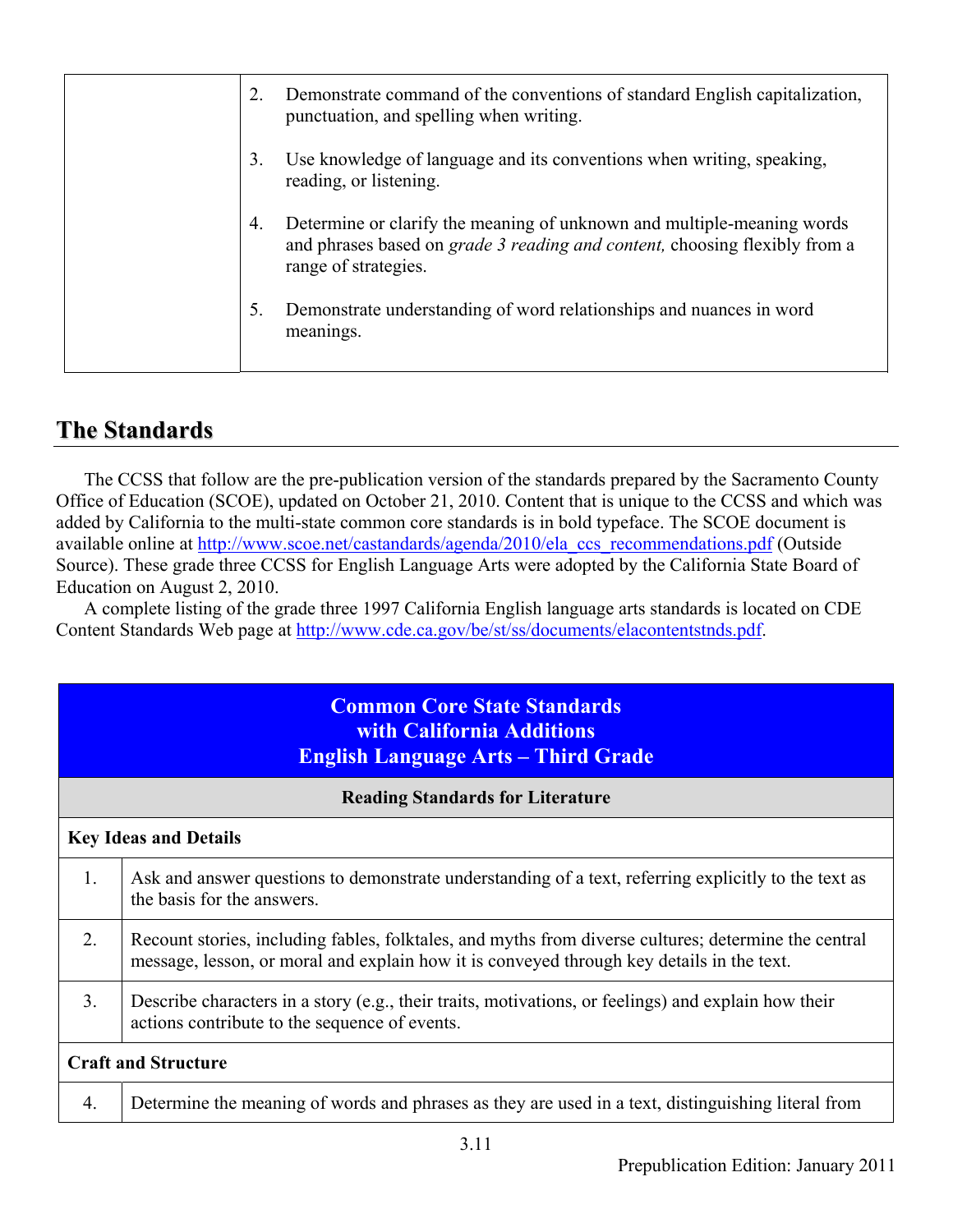|                            | nonliteral language. (See grade 3 Language standards 4–6 for additional expectations.)                                                                                                                          |  |
|----------------------------|-----------------------------------------------------------------------------------------------------------------------------------------------------------------------------------------------------------------|--|
| 5.                         | Refer to parts of stories, dramas, and poems when writing or speaking about a text, using terms such<br>as chapter, scene, and stanza; describe how each successive part builds on earlier sections.            |  |
| 6.                         | Distinguish their own point of view from that of the narrator or those of the characters.                                                                                                                       |  |
|                            | <b>Integration of Knowledge and Ideas</b>                                                                                                                                                                       |  |
| 7.                         | Explain how specific aspects of a text's illustrations contribute to what is conveyed by the words in<br>a story (e.g., create mood, emphasize aspects of a character or setting).                              |  |
| 8.                         | (Not applicable to literature)                                                                                                                                                                                  |  |
| 9.                         | Compare and contrast the themes, settings, and plots of stories written by the same author about the<br>same or similar characters (e.g., in books from a series).                                              |  |
|                            | <b>Range of Reading and Level of Text Complexity</b>                                                                                                                                                            |  |
| 10.                        | By the end of the year, read and comprehend literature, including stories, dramas, and poetry, at the<br>high end of the grades 2–3 text complexity band independently and proficiently.                        |  |
|                            | <b>Reading Standards for Informational Text</b>                                                                                                                                                                 |  |
|                            | <b>Key Ideas and Details</b>                                                                                                                                                                                    |  |
| 1.                         | Ask and answer questions to demonstrate understanding of a text, referring explicitly to the text as<br>the basis for the answers.                                                                              |  |
| 2.                         | Determine the main idea of a text; recount the key details and explain how they support the main<br>idea.                                                                                                       |  |
| 3.                         | Describe the relationship between a series of historical events, scientific ideas or concepts, or steps<br>in technical procedures in a text, using language that pertains to time, sequence, and cause/effect. |  |
| <b>Craft and Structure</b> |                                                                                                                                                                                                                 |  |
| 4.                         | Determine the meaning of general academic and domain-specific words and phrases in a text<br>relevant to a grade 3 topic or subject area. (See grade 3 Language standards 4–6 for additional<br>expectations.)  |  |
| 5.                         | Use text features and search tools (e.g., key words, sidebars, hyperlinks) to locate information<br>relevant to a given topic efficiently.                                                                      |  |
| 6.                         | Distinguish their own point of view from that of the author of a text.                                                                                                                                          |  |
|                            | <b>Integration of Knowledge and Ideas</b>                                                                                                                                                                       |  |
| 7.                         | Use information gained from illustrations (e.g., maps, photographs) and the words in a text to<br>demonstrate understanding of the text (e.g., where, when, why, and how key events occur).                     |  |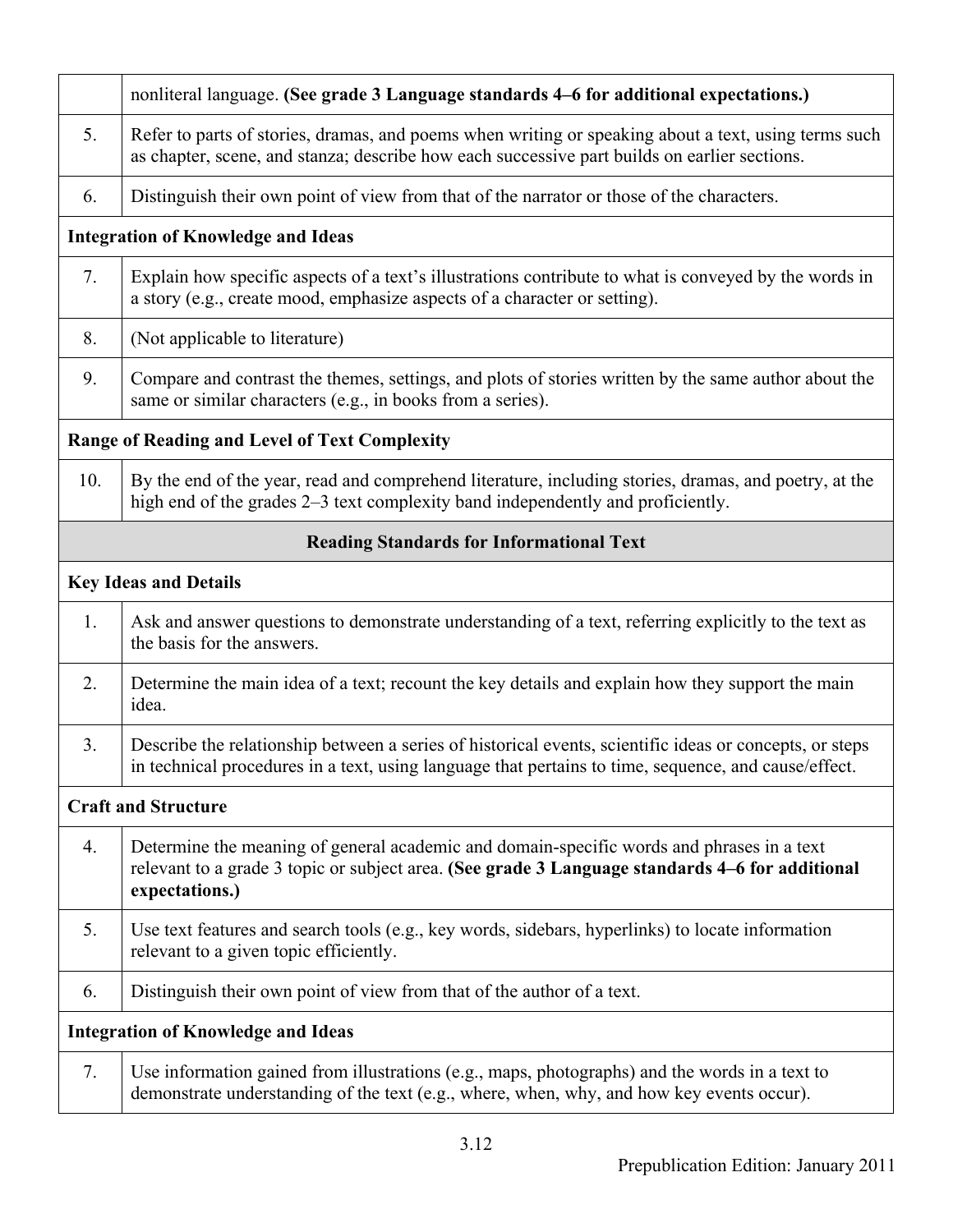| 8.             | Describe the logical connection between particular sentences and paragraphs in a text (e.g.,<br>comparison, cause/effect, first/second/third in a sequence).                                                                                    |  |  |
|----------------|-------------------------------------------------------------------------------------------------------------------------------------------------------------------------------------------------------------------------------------------------|--|--|
| 9.             | Compare and contrast the most important points and key details presented in two texts on the same<br>topic.                                                                                                                                     |  |  |
|                | <b>Range of Reading and Level of Text Complexity</b>                                                                                                                                                                                            |  |  |
| 10.            | By the end of the year, read and comprehend informational texts, including history/social studies,<br>science, and technical texts, at the high end of the grades 2–3 text complexity band independently<br>and proficiently.                   |  |  |
|                | <b>Reading Standards: Foundational Skills</b>                                                                                                                                                                                                   |  |  |
|                | <b>Phonics and Word Recognition</b>                                                                                                                                                                                                             |  |  |
| 3 <sub>1</sub> | Know and apply grade-level phonics and word analysis skills in decoding words <b>both in isolation</b><br>and in text.                                                                                                                          |  |  |
|                | Identify and know the meaning of the most common prefixes and derivational suffixes.<br>a.<br>Decode words with common Latin suffixes.<br>$b_{\cdot}$<br>c. Decode multisyllable words.<br>d. Read grade-appropriate irregularly spelled words. |  |  |
| <b>Fluency</b> |                                                                                                                                                                                                                                                 |  |  |
| 4.             | Read with sufficient accuracy and fluency to support comprehension.                                                                                                                                                                             |  |  |
|                | a. Read on-level text with purpose and understanding.                                                                                                                                                                                           |  |  |
|                | Read on-level prose and poetry orally with accuracy, appropriate rate, and expression on<br>b.<br>successive readings.                                                                                                                          |  |  |
|                | Use context to confirm or self-correct word recognition and understanding, rereading as<br>$c_{\cdot}$<br>necessary.                                                                                                                            |  |  |
|                | <b>Writing Standards</b>                                                                                                                                                                                                                        |  |  |
|                | <b>Text Types and Purposes</b>                                                                                                                                                                                                                  |  |  |
| 1.             | Write opinion pieces on topics or texts, supporting a point of view with reasons.                                                                                                                                                               |  |  |
|                | Introduce the topic or text they are writing about, state an opinion, and create an<br>a.<br>organizational structure that lists reasons.                                                                                                       |  |  |
|                | b. Provide reasons that support the opinion.                                                                                                                                                                                                    |  |  |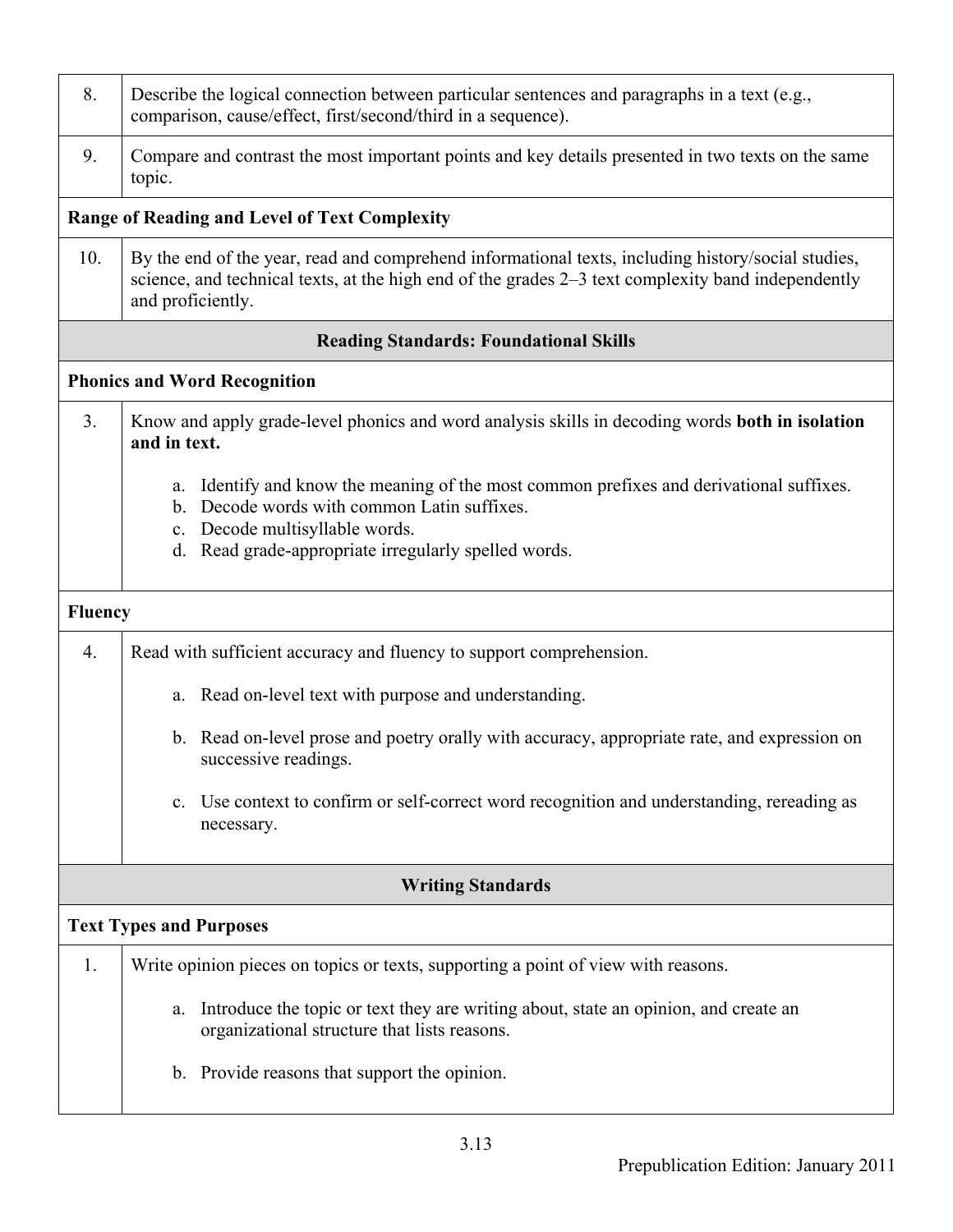|    | Use linking words and phrases (e.g., because, therefore, since, for example) to connect<br>$c_{\cdot}$<br>opinion and reasons.                                                                                                                                                  |
|----|---------------------------------------------------------------------------------------------------------------------------------------------------------------------------------------------------------------------------------------------------------------------------------|
|    | d. Provide a concluding statement or section.                                                                                                                                                                                                                                   |
| 2. | Write informative/explanatory texts to examine a topic and convey ideas and information clearly.                                                                                                                                                                                |
|    | a. Introduce a topic and group related information together; include illustrations when useful<br>to aiding comprehension.                                                                                                                                                      |
|    | b. Develop the topic with facts, definitions, and details.                                                                                                                                                                                                                      |
|    | c. Use linking words and phrases (e.g., also, another, and, more, but) to connect ideas within<br>categories of information.                                                                                                                                                    |
|    | d. Provide a concluding statement or section.                                                                                                                                                                                                                                   |
| 3. | Write narratives to develop real or imagined experiences or events using effective technique,<br>descriptive details, and clear event sequences.                                                                                                                                |
|    | Establish a situation and introduce a narrator and/or characters; organize an event sequence<br>a.<br>that unfolds naturally.                                                                                                                                                   |
|    | b. Use dialogue and descriptions of actions, thoughts, and feelings to develop experiences and<br>events or show the response of characters to situations.                                                                                                                      |
|    | c. Use temporal words and phrases to signal event order.                                                                                                                                                                                                                        |
|    | d. Provide a sense of closure.                                                                                                                                                                                                                                                  |
|    | <b>Production and Distribution of Writing</b>                                                                                                                                                                                                                                   |
| 4. | With guidance and support from adults, produce writing in which the development and organization<br>are appropriate to task and purpose. (Grade-specific expectations for writing types are defined in<br>standards $1-3$ above.)                                               |
| 5. | With guidance and support from peers and adults, develop and strengthen writing as needed by<br>planning, revising, and editing. (Editing for conventions should demonstrate command of Language<br>standards $1-3$ up to and including grade 3 on pages $24-25$ and $26-27$ .) |
| 6. | With guidance and support from adults, use technology to produce and publish writing (using<br>keyboarding skills) as well as to interact and collaborate with others.                                                                                                          |
|    | <b>Research to Build and Present Knowledge</b>                                                                                                                                                                                                                                  |
| 7. | Conduct short research projects that build knowledge about a topic.                                                                                                                                                                                                             |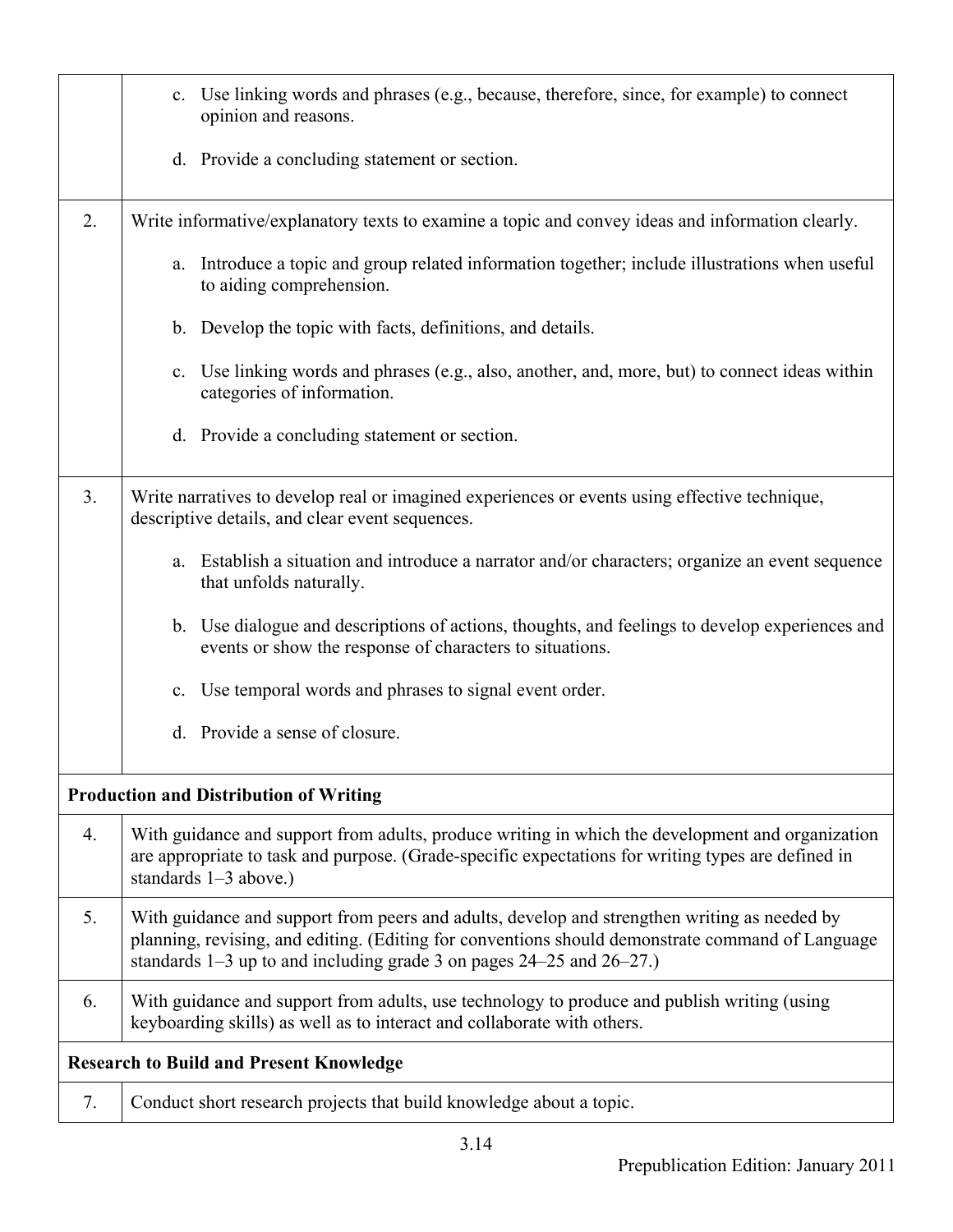| 8.  | Recall information from experiences or gather information from print and digital sources; take brief<br>notes on sources and sort evidence into provided categories.                                                                                                     |  |  |
|-----|--------------------------------------------------------------------------------------------------------------------------------------------------------------------------------------------------------------------------------------------------------------------------|--|--|
| 9.  | (Begins in grade 4)                                                                                                                                                                                                                                                      |  |  |
|     | <b>Range of Writing</b>                                                                                                                                                                                                                                                  |  |  |
| 10. | Write routinely over extended time frames (time for research, reflection, and revision) and shorter<br>time frames (a single sitting or a day or two) for a range of discipline-specific tasks, purposes, and<br>audiences.                                              |  |  |
|     | <b>Speaking and Listening Standards</b>                                                                                                                                                                                                                                  |  |  |
|     | <b>Comprehension and Collaboration</b>                                                                                                                                                                                                                                   |  |  |
| 1.  | Engage effectively in a range of collaborative discussions (one-on-one, in groups, and teacher-led)<br>with diverse partners on grade 3 topics and texts, building on others' ideas and expressing their own<br>clearly.                                                 |  |  |
|     | a. Come to discussions prepared, having read or studied required material; explicitly draw on<br>that preparation and other information known about the topic to explore ideas under<br>discussion.                                                                      |  |  |
|     | b. Follow agreed-upon rules for discussions (e.g., gaining the floor in respectful ways,<br>listening to others with care, speaking one at a time about the topics and texts under<br>discussion).                                                                       |  |  |
|     | c. Ask questions to check understanding of information presented, stay on topic, and link<br>their comments to the remarks of others.                                                                                                                                    |  |  |
|     | Explain their own ideas and understanding in light of the discussion.<br>d.                                                                                                                                                                                              |  |  |
| 2.  | Determine the main ideas and supporting details of a text read aloud or information presented in<br>diverse media and formats, including visually, quantitatively, and orally.                                                                                           |  |  |
| 3.  | Ask and answer questions about information from a speaker, offering appropriate elaboration and<br>detail.                                                                                                                                                               |  |  |
|     | <b>Presentation of Knowledge and Ideas</b>                                                                                                                                                                                                                               |  |  |
| 4.  | Report on a topic or text, tell a story, or recount an experience with appropriate facts and relevant,<br>descriptive details, speaking clearly at an understandable pace.                                                                                               |  |  |
|     | a. Plan and deliver an informative/explanatory presentation on a topic that: organizes<br>ideas around major points of information, follows a logical sequence, includes<br>supporting details, uses clear and specific vocabulary, and provides a strong<br>conclusion. |  |  |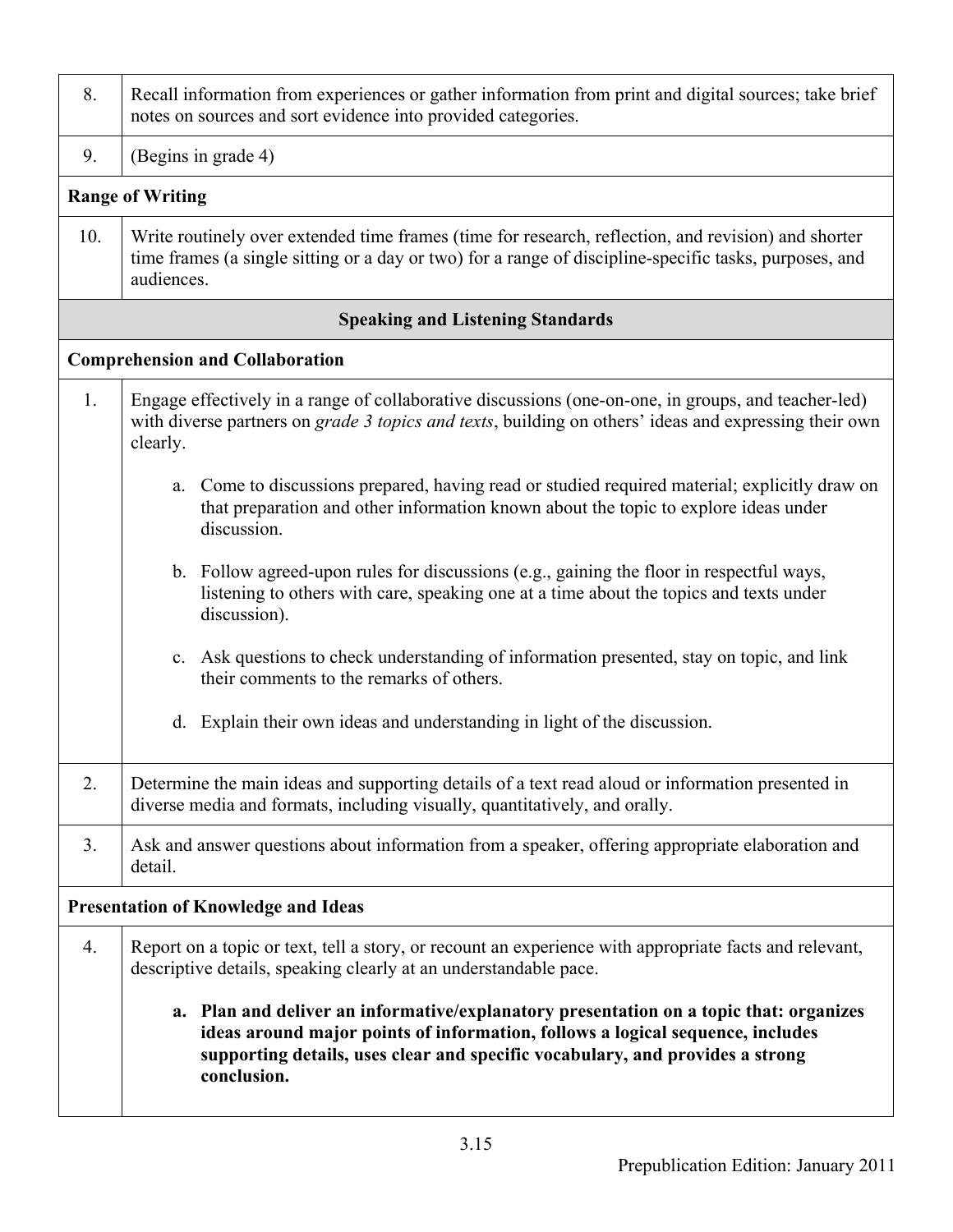| 5. | Create engaging audio recordings of stories or poems that demonstrate fluid reading at an<br>understandable pace; add visual displays when appropriate to emphasize or enhance certain facts or<br>details. |  |  |
|----|-------------------------------------------------------------------------------------------------------------------------------------------------------------------------------------------------------------|--|--|
| 6. | Speak in complete sentences when appropriate to task and situation in order to provide requested<br>detail or clarification. (See grade 3 Language standards 1 and 3 for specific expectations.)            |  |  |
|    | <b>Language Standards</b>                                                                                                                                                                                   |  |  |
|    | <b>Conventions of Standard English</b>                                                                                                                                                                      |  |  |
| 1. | Demonstrate command of the conventions of standard English grammar and usage when writing or<br>speaking.                                                                                                   |  |  |
|    | a. Write legibly in cursive or joined italics, allowing margins and correct spacing<br>between letters in a word and words in a sentence.                                                                   |  |  |
|    | b. Explain the function of nouns, pronouns, verbs, adjectives, and adverbs in general and their<br>functions in particular sentences.                                                                       |  |  |
|    | Use reciprocal pronouns correctly.<br>c.                                                                                                                                                                    |  |  |
|    | d. Form and use regular and irregular plural nouns.                                                                                                                                                         |  |  |
|    | e. Use abstract nouns (e.g., childhood).                                                                                                                                                                    |  |  |
|    | f.<br>Form and use regular and irregular verbs.                                                                                                                                                             |  |  |
|    | Form and use the simple (e.g., <i>I walked; I walk; I will walk</i> ) verb tenses.<br>g.                                                                                                                    |  |  |
|    | Ensure subject-verb and pronoun-antecedent agreement.<br>h.                                                                                                                                                 |  |  |
|    | i. Form and use comparative and superlative adjectives and adverbs, and choose between<br>them depending on what is to be modified.                                                                         |  |  |
|    | Use coordinating and subordinating conjunctions.<br>j.                                                                                                                                                      |  |  |
|    | Produce simple, compound, and complex sentences.<br>k.                                                                                                                                                      |  |  |
| 2. | Demonstrate command of the conventions of standard English capitalization, punctuation, and<br>spelling when writing.                                                                                       |  |  |
|    | Capitalize appropriate words in titles.<br>a.                                                                                                                                                               |  |  |
|    | b. Use commas in addresses.                                                                                                                                                                                 |  |  |
|    | c. Use commas and quotation marks in dialogue.                                                                                                                                                              |  |  |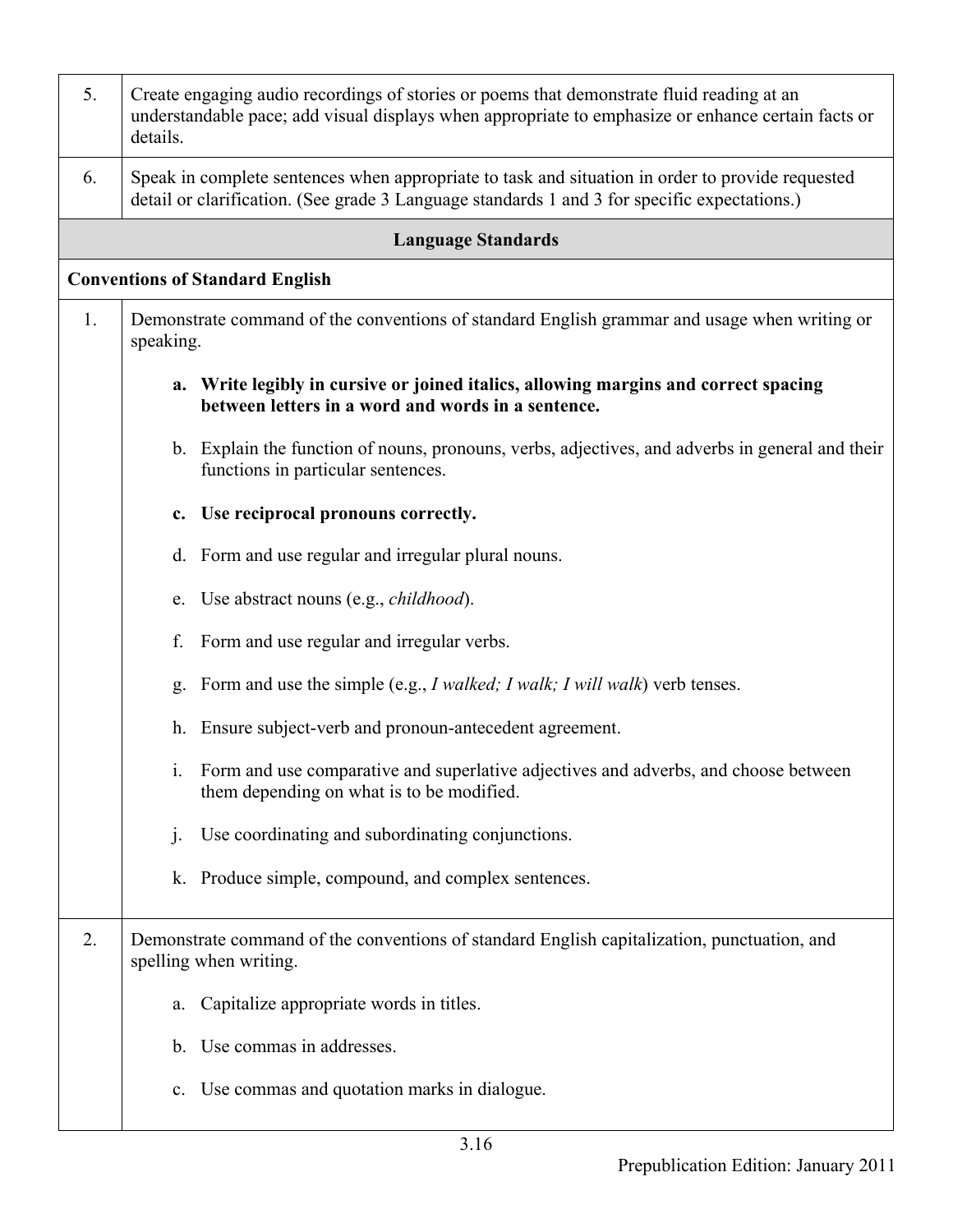|                | d. Form and use possessives.                                                                                                                                                              |
|----------------|-------------------------------------------------------------------------------------------------------------------------------------------------------------------------------------------|
|                | e. Use conventional spelling for high-frequency and other studied words and for adding<br>suffixes to base words (e.g., sitting, smiled, cries, happiness).                               |
|                | Use spelling patterns and generalizations (e.g., word families, position-based spellings,<br>f.<br>syllable patterns, ending rules, meaningful word parts) in writing words.              |
|                | Consult reference materials, including beginning dictionaries, as needed to check and<br>g.<br>correct spellings.                                                                         |
|                | <b>Knowledge of Language</b>                                                                                                                                                              |
| 3 <sub>1</sub> | Use knowledge of language and its conventions when writing, speaking, reading, or listening.                                                                                              |
|                | Choose words and phrases for effect.<br>a.                                                                                                                                                |
|                | b. Recognize and observe differences between the conventions of spoken and written<br>standard English.                                                                                   |
|                | <b>Vocabulary Acquisition and Use</b>                                                                                                                                                     |
| 4.             | Determine or clarify the meaning of unknown and multiple-meaning word and phrases based on<br>grade 3 reading and content, choosing flexibly from a range of strategies.                  |
|                | Use sentence-level context as a clue to the meaning of a word or phrase.<br>a.                                                                                                            |
|                | b. Determine the meaning of the new word formed when a known affix is added to a known<br>word (e.g., agreeable/disagreeable, comfortable/uncomfortable, care/careless,<br>heat/preheat). |
|                | c. Use a known root word as a clue to the meaning of an unknown word with the same root<br>(e.g., company, companion).                                                                    |
|                | Use glossaries or beginning dictionaries, both print and digital, to determine or clarify the<br>$\mathbf{c}$ .<br>precise meaning of key words and phrases in all content areas.         |
| 5.             | Demonstrate understanding of word relationships and nuances in word meanings.                                                                                                             |
|                | Distinguish the literal and non-literal meanings of words and phrases in context (e.g., take<br>a.<br>steps).                                                                             |
|                | b. Identify real-life connections between words and their use (e.g., describe people who are<br><i>friendly</i> or <i>helpful</i> ).                                                      |